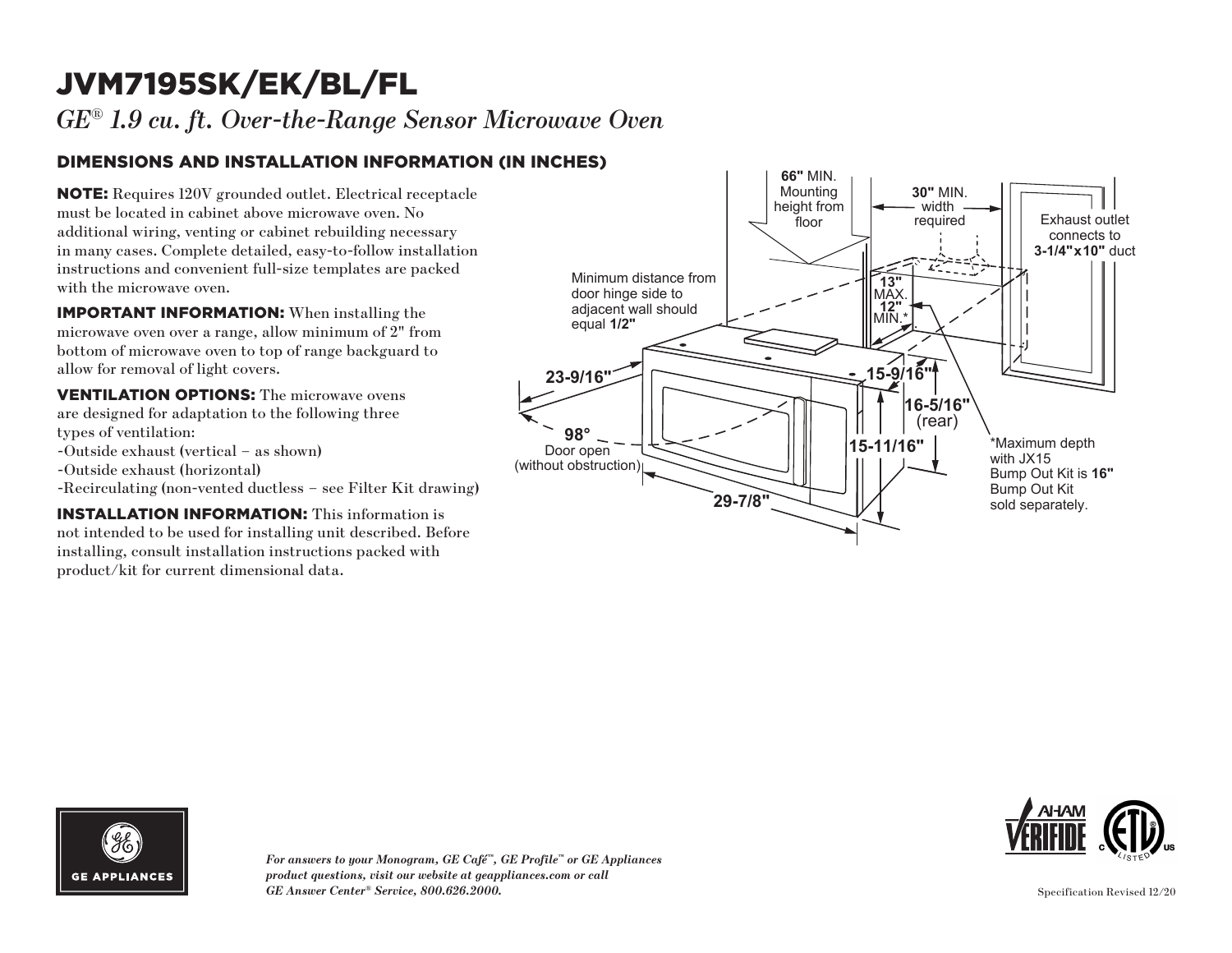## JVM7195SK/EK/BL/FL

*GE*® *1.9 cu. ft. Over-the-Range Sensor Microwave Oven*

### DIMENSIONS AND INSTALLATION INFORMATION (IN INCHES)

HOOD EXHAUST DUCT: Outside ventilation requires a HOOD EXHAUST DUCT. Read the following carefully.

**EXHAUST CONNECTION:** The hood exhaust has been designed to mate with a standard 3-1/4" x 10" rectangular duct. If a round duct is required, a rectangular-to-round transition adaptor must be used. Do not use less than a 6" diameter duct

**REAR EXHAUST:** If a rear or horizontal exhaust is to be used, care should be taken to align exhaust with space between studs, or wall should be prepared at the time it is constructed by leaving enough space between the wall studs to accommodate exhaust.

MAXIMUM DUCT LENGTH: For satisfactory air movement, the total duct length of 3-1/4" x 10" rectangular or 6" diameter round duct should not exceed 140 equivalent feet.

ELBOWS, TRANSITIONS, WALL AND ROOF CAPS, etc., present additional resistance to airflow and are equivalent to a section of straight duct which is longer than their actual physical size. When calculating the total duct length, add the equivalent length of all transitions and adaptors plus the lengths of all straight duct sections. The chart below shows the approximate feet of equivalent length of some typical ducts.

| <b>DUCT</b>                    | <b>EQUIVALENT FEET</b> |
|--------------------------------|------------------------|
| <b>A.</b> Rectangular-To-round |                        |
| <b>Transition Adaptor</b>      | 5 ft.                  |
| <b>B.</b> Wall Cap             | $40$ ft.               |
| $C. 90^\circ$ Elbow            | $10$ ft.               |
| $D.45^{\circ}$ Elbow           | $5$ ft.                |
| $E. 90^{\circ}$ Elbow          | $25$ ft.               |
| <b>F.</b> $45^{\circ}$ Elbow   | 5 <sub>ft</sub>        |
| G. Roof Cap                    | $24$ ft.               |

# **GE APPLIANCES**

#### OPTIONAL ACCESSORIES (AVAILABLE AT ADDITIONAL COST)